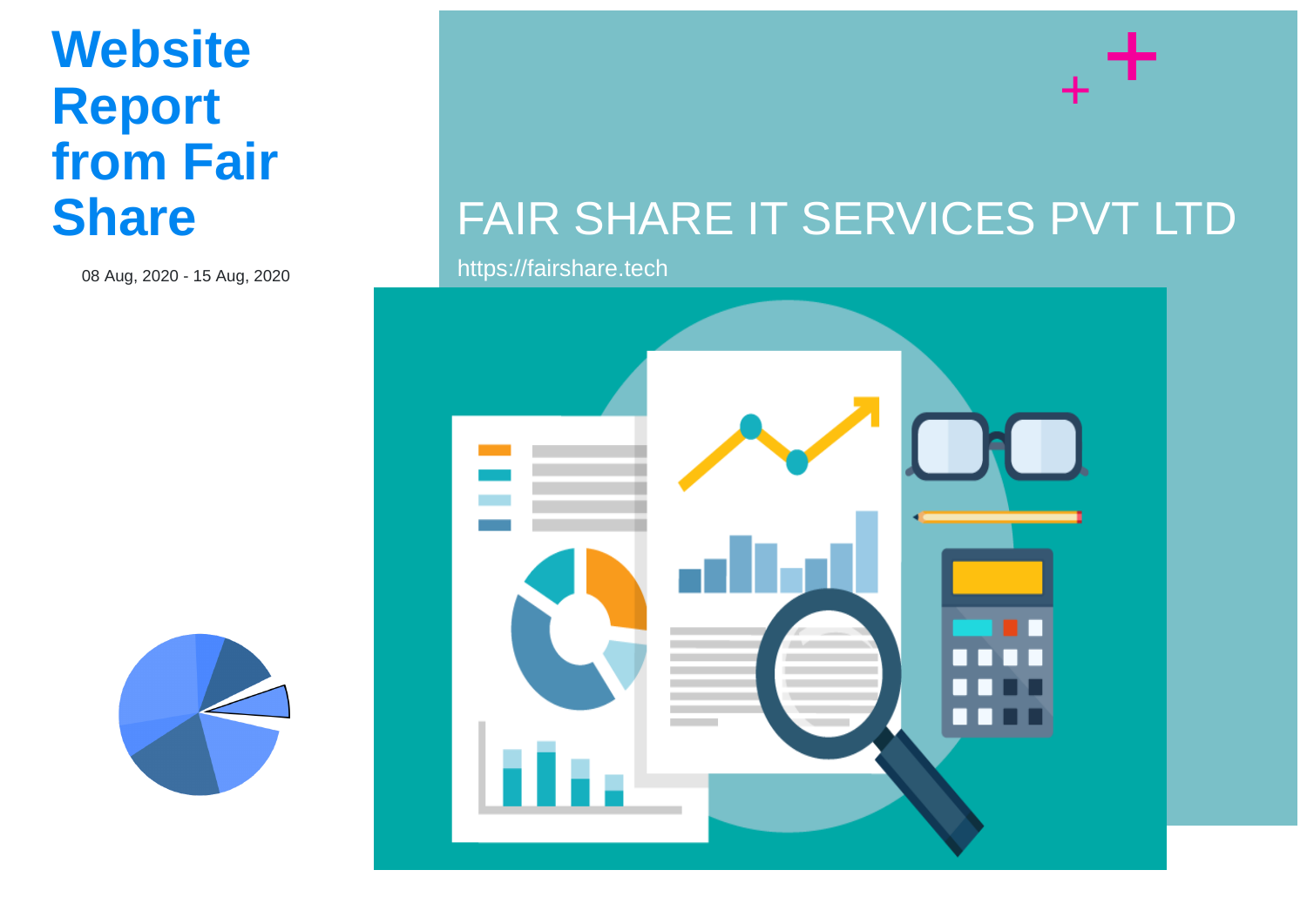

**Our Report** Helping to strengthen your online presence

# **Your WordPress Website is in the Safe Hands!**

Thank you for trusting your website with us! Websites are becoming even more important part of the business and we need to ensure that your website is safe in case of issues at hosting company or security threats. By keeping above in mind, we have upgraded our service offering to include remote backups and security. We want to take utmost care to keep website downtime to as low as possible.



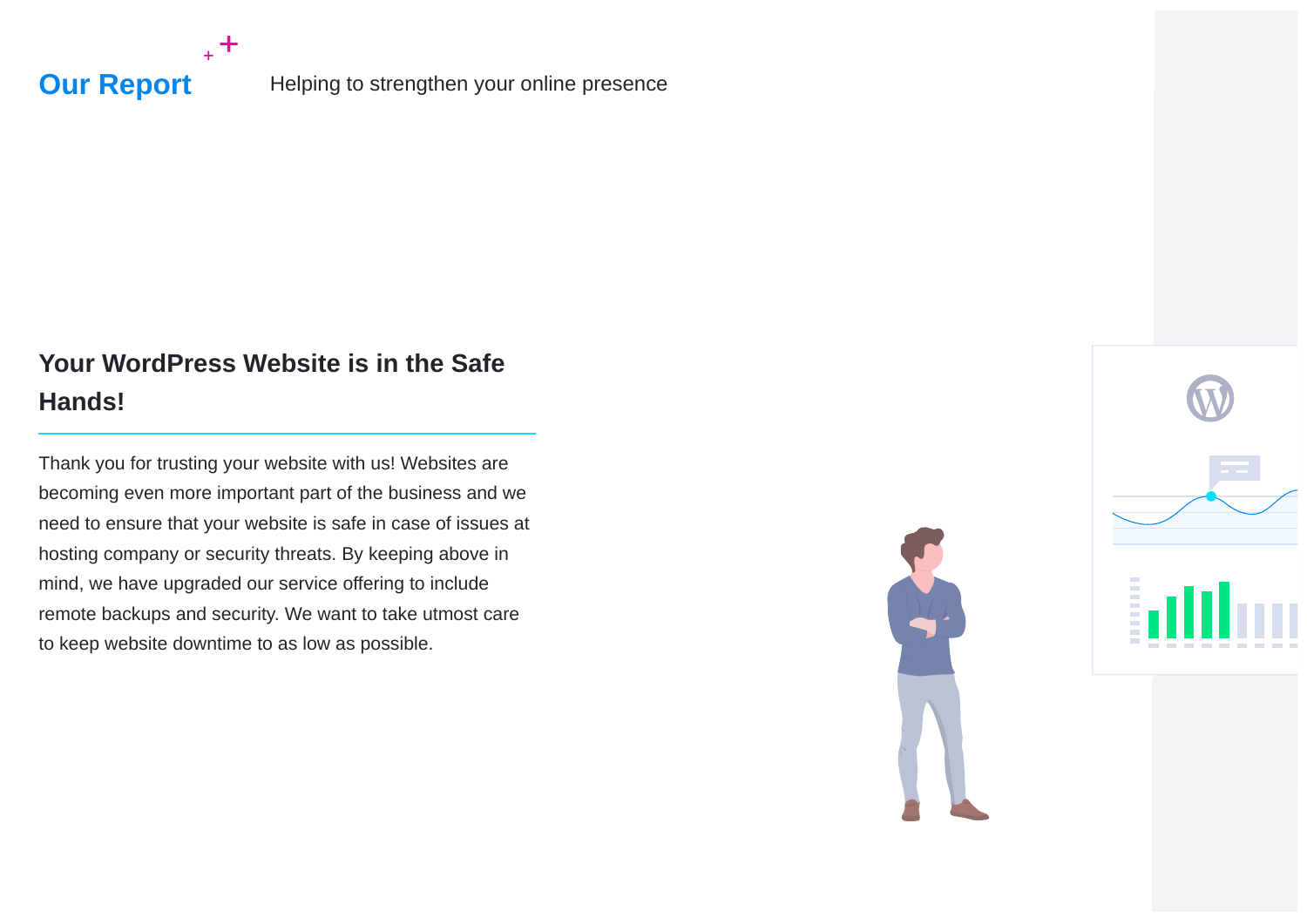**At a Glance** <sup>+</sub> T</sup> Giving you an overview of your website health

### **Overview**

Your site is running on the latest WordPress version.

### **Plugins & Themes**

We kept all your themes and plugins up to date! Your website running on all fours now.





## **Content Overview**

Wondering what's your engagement score?



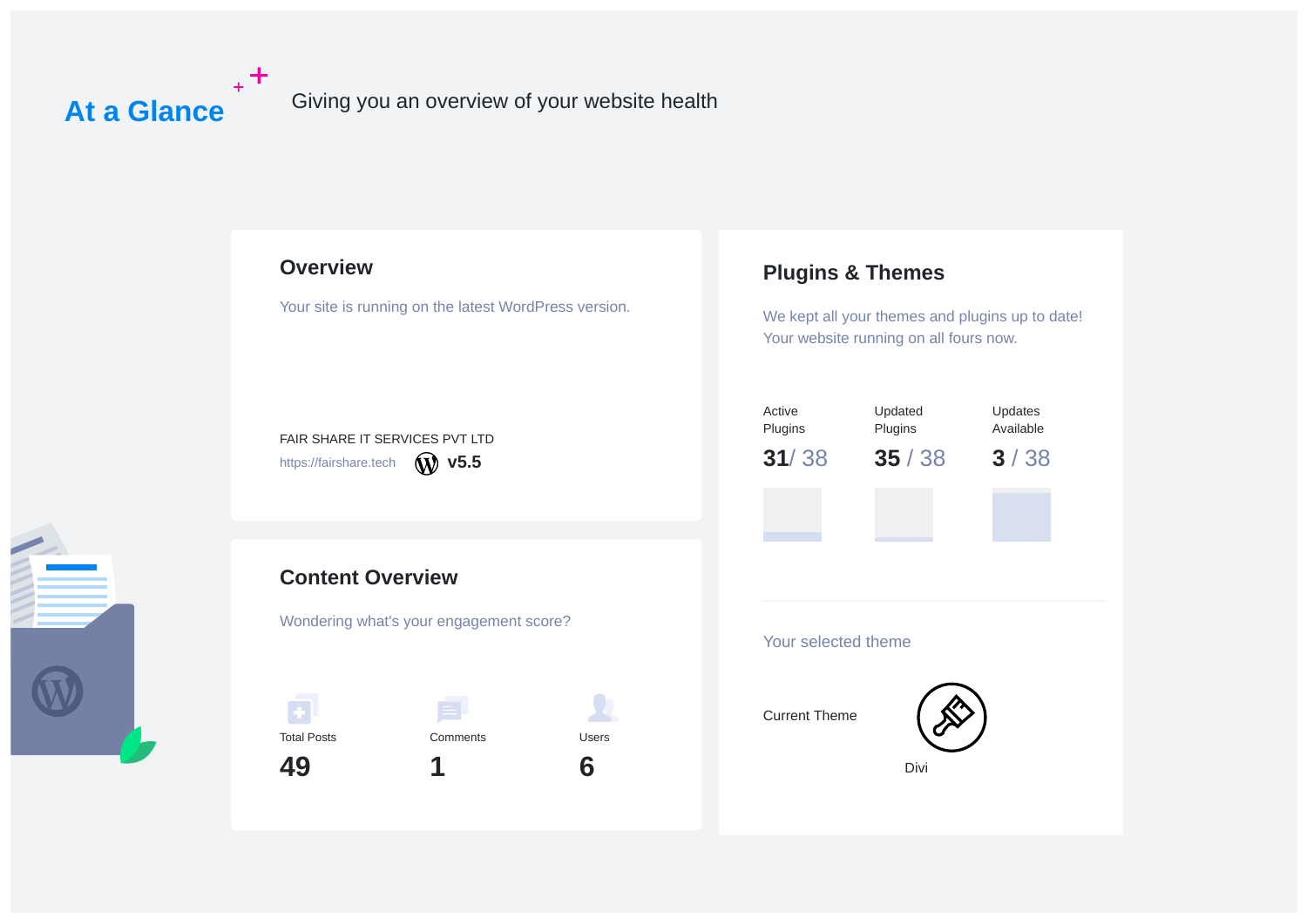

# At a Glance<sup>++</sup> Giving you an overview of your website health

| <b>Security</b>                                                | Scan status<br><b>Clean o</b>                               | <b>Blacklist status</b><br><b>OK</b>                              |
|----------------------------------------------------------------|-------------------------------------------------------------|-------------------------------------------------------------------|
| Always keep your website squeaky<br>clean!                     | Frequency<br><b>Daily</b>                                   | No. of Scans<br>8                                                 |
| <b>Backups</b><br>Backups act as an insurance for your<br>site | <b>Status</b><br>Active $\sim$<br>Frequency<br><b>Daily</b> | <b>Backup Size</b><br>650 MB<br>No. of Backups<br>8               |
| <b>Uptime Monitoring</b><br>The Third Eye                      | Up Percent<br>100.0%<br>Uptime/Downtime<br>8 day / 0 sec    | Total gone down<br>$\boldsymbol{0}$<br>No. of toggles<br>$\bf{0}$ |

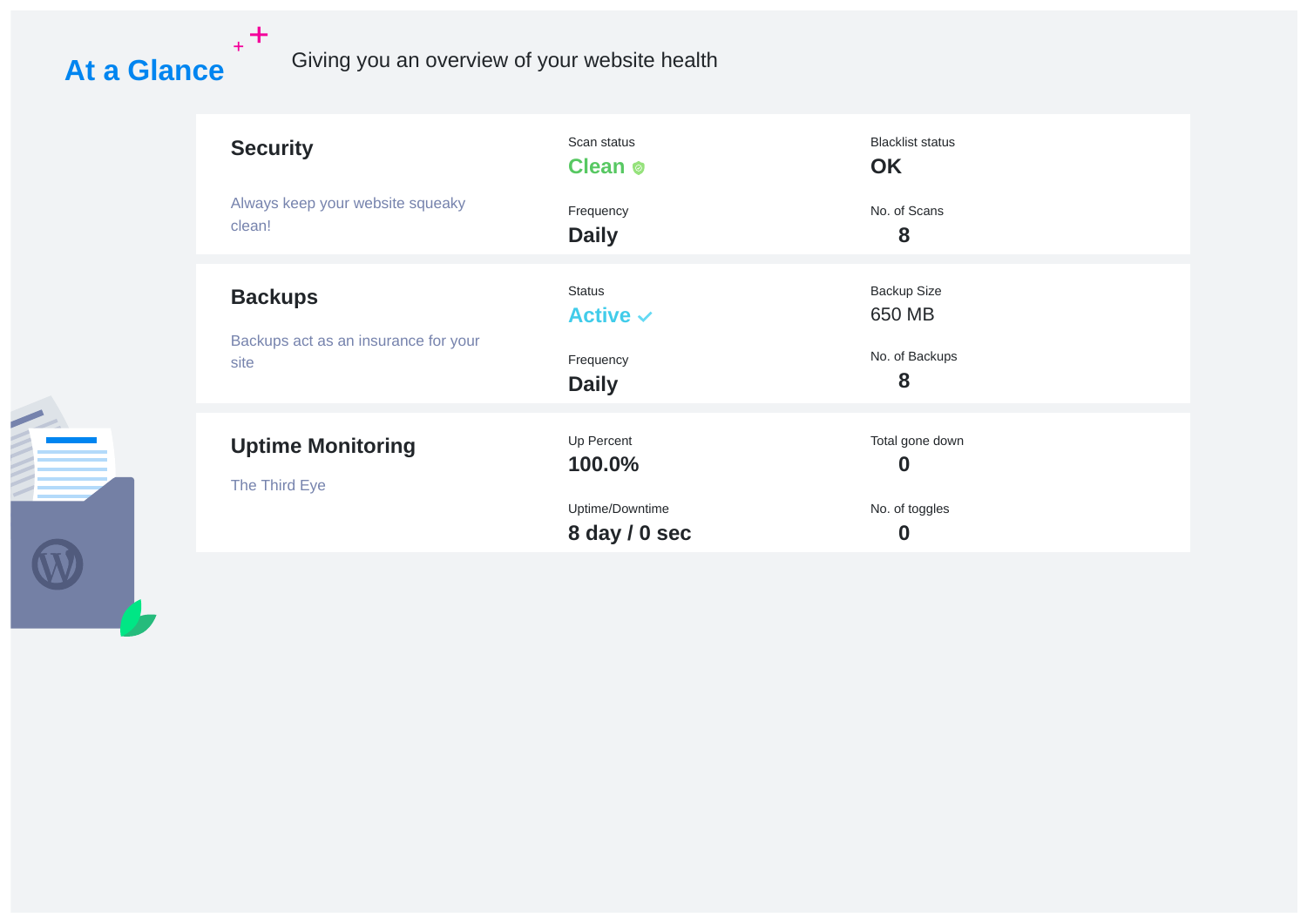



#### **What is included in the backup?**

Intelligent backups that sync only incremental changes for minimal server load. Your website will never have a slow day. Our incremental cloud based (offsite) technology backs up not only all the files and content of the website but also the database as well.

#### **Importance of Backup?**

Backups are your get-out-of-jail ticket when things go south. You can use a backup to restore your website and get it back online in no time

#### **Resources**

Files

Files Synced **14593** / 14657

Files Skipped (Cache/Log) **64** / 14657

#### Database

Synced **106 / 124**

Skipped **18 / 124**

Size **650 MB**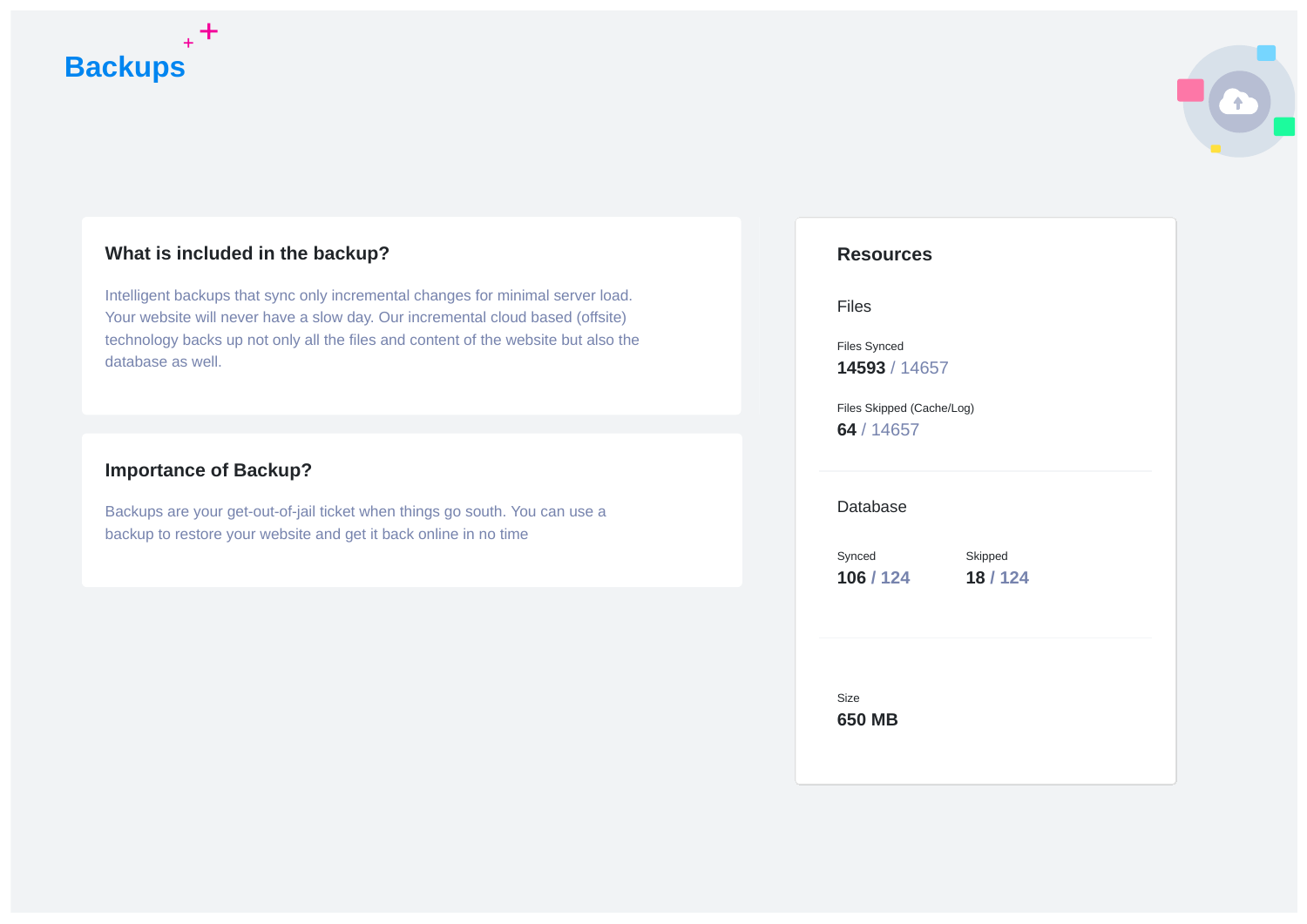$_{+}+$ **Backups**



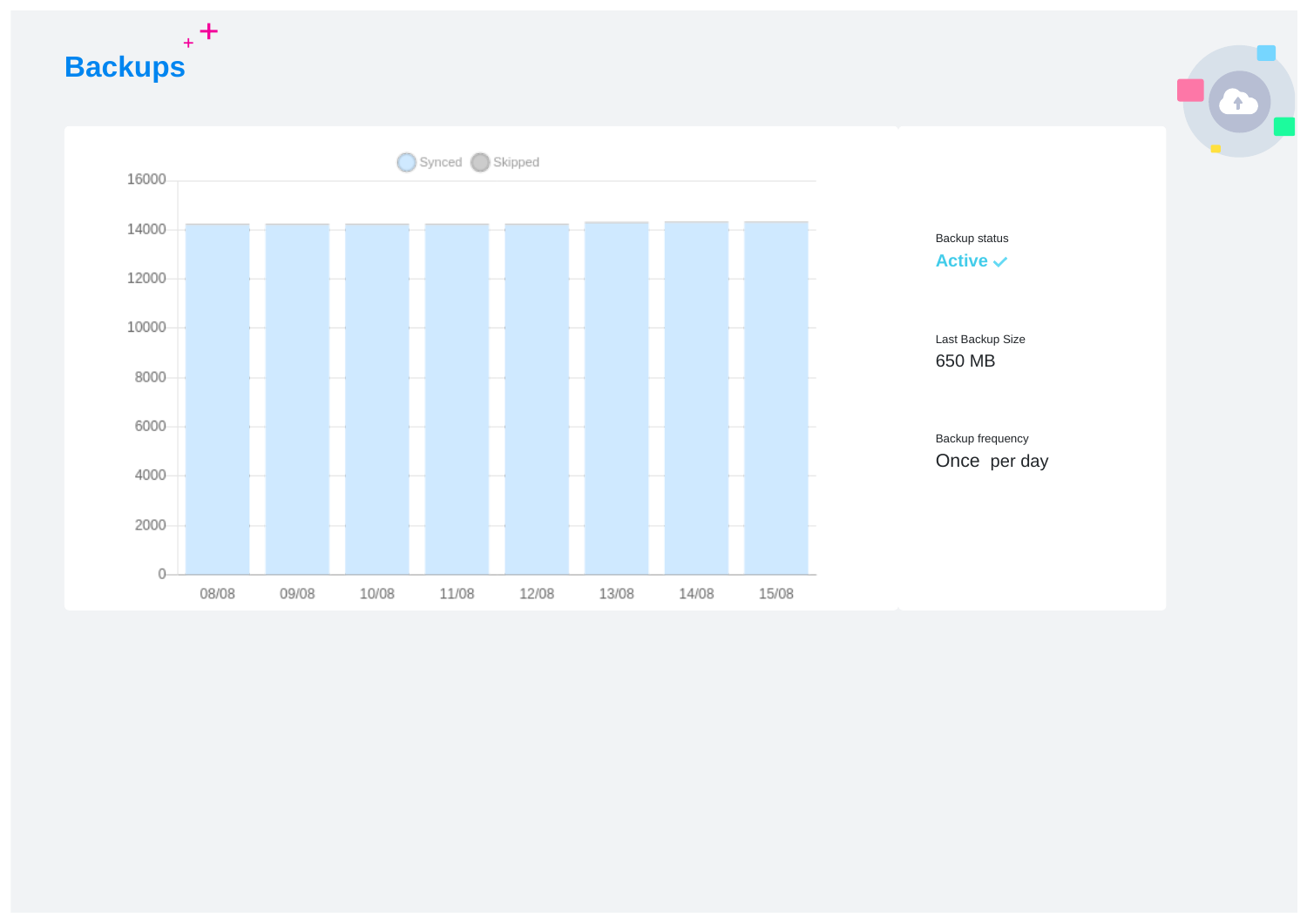



## **Why Security is Important?**

Hackers can use your website for all kinds of illegal activities. We protect your hard-earned money and business reputation.

| <b>Summary</b><br>Your website is Clean |                               | <b>Site Stats</b><br>Files                                           |
|-----------------------------------------|-------------------------------|----------------------------------------------------------------------|
| Scan status<br>Clean o                  | No. of scans<br>8             | Total scanned files<br>5247                                          |
| Frequency of scans<br>Once per day      | <b>Blacklist status</b><br>OK | Database<br>Scanned tables<br><b>Status</b><br>All<br><b>Clean o</b> |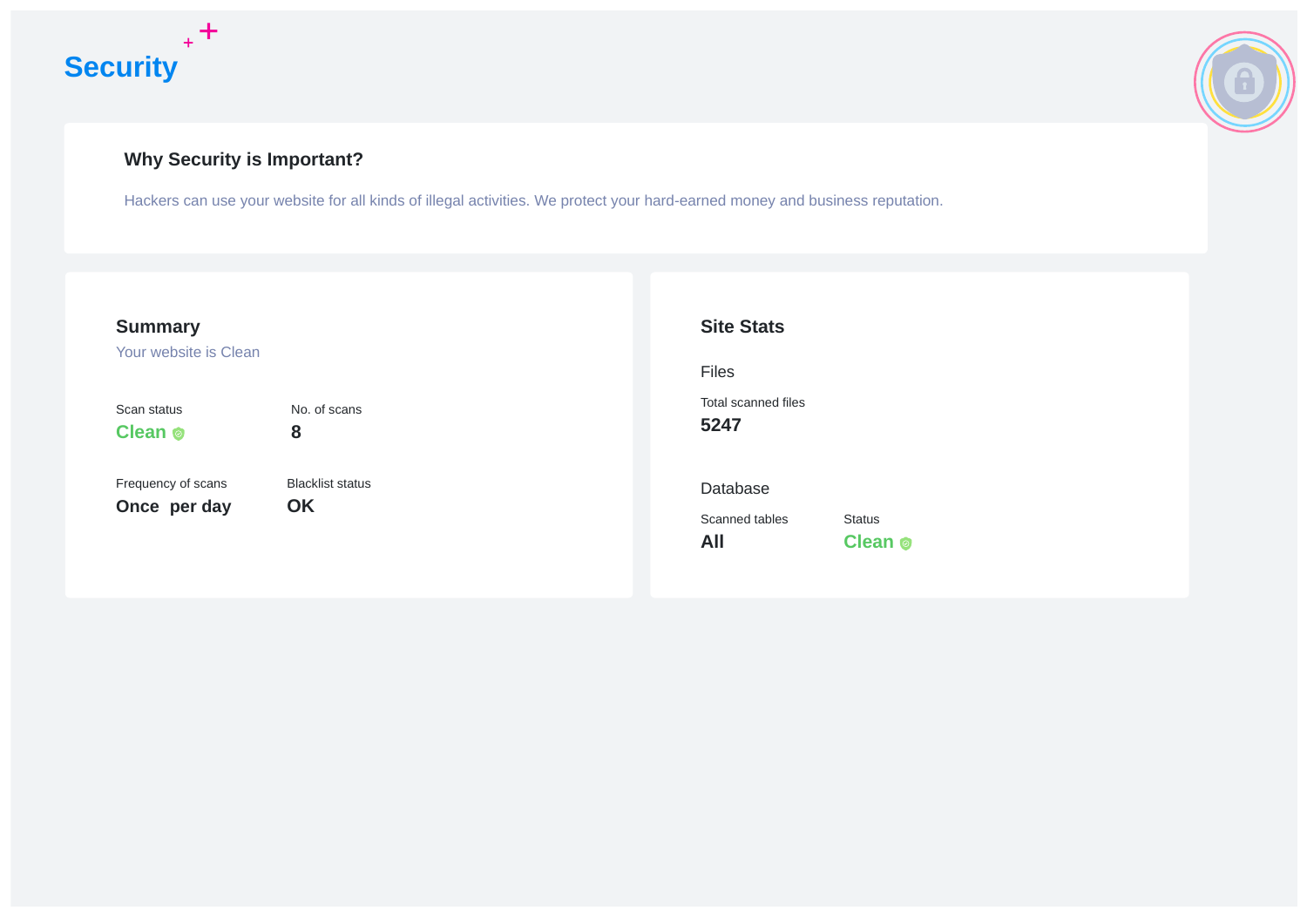**Uptime Monitoring**





 $+$ <sup>+</sup>

# **Up-Down Monitoring**

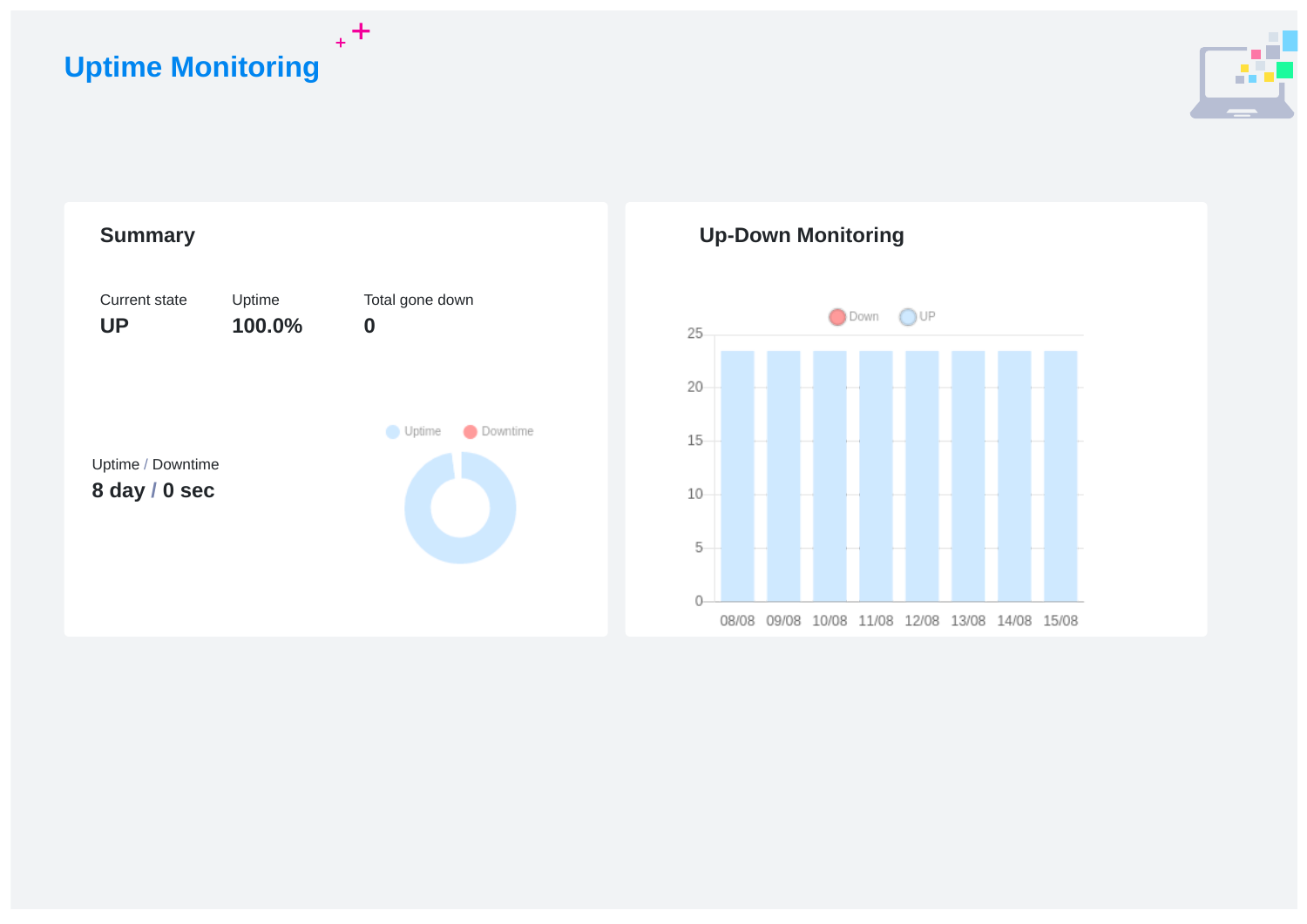

## **Blogs**

15 Aug, 2020

We have a blog explaining our new backup and security service,

 $+$